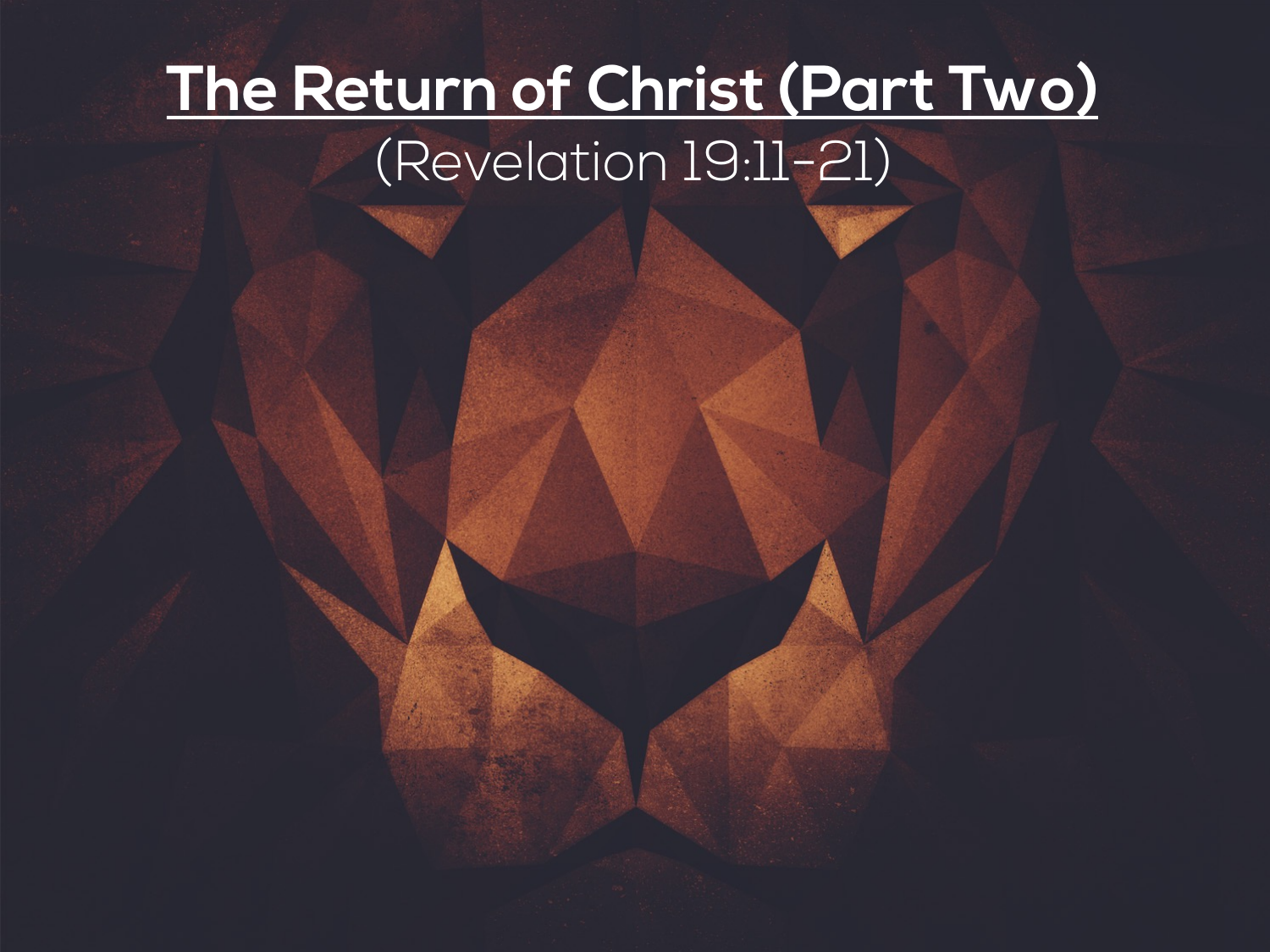### • **The Arrival of the Lord (v. 11-16)**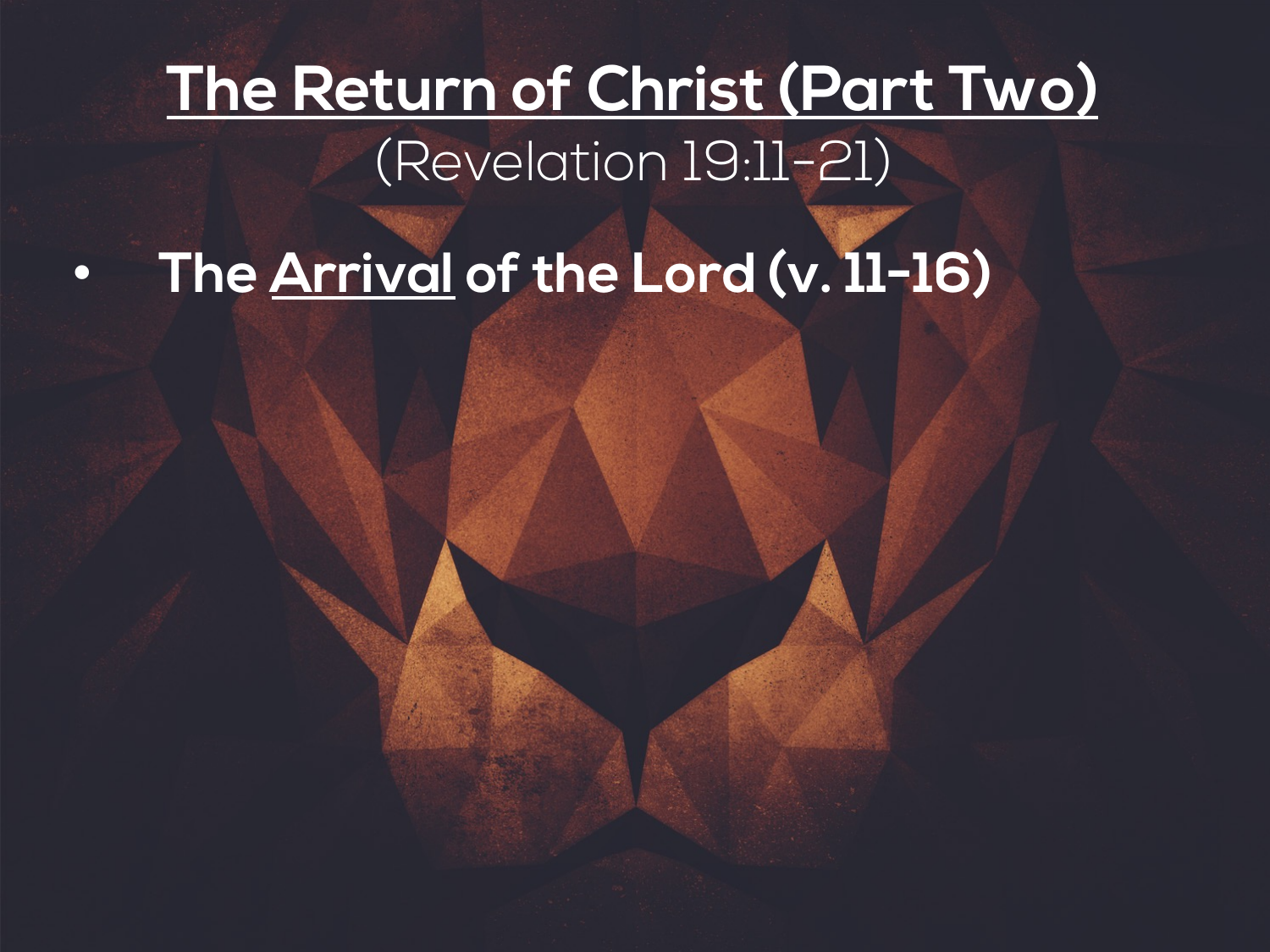### • **The Arrival of the Lord (v. 11-16)**

Jesus, the one who is faithful and true to his word, is bringing about fulfillment to his long-anticipated arrival.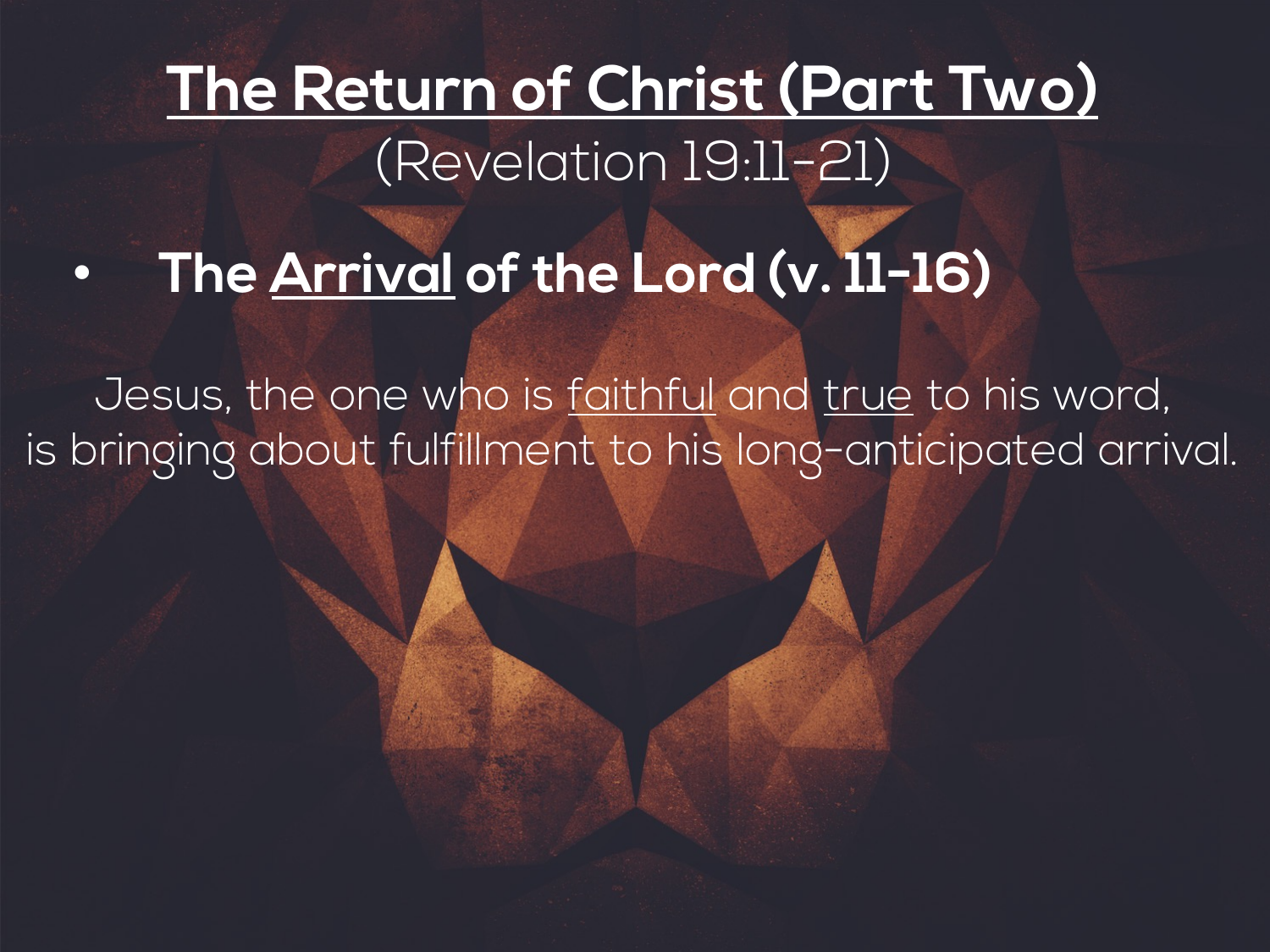#### • **The Arrival of the Lord (v. 11-16)**

Jesus, the one who is faithful and true to his word, is bringing about fulfillment to his long-anticipated arrival.

The purpose of Jesus' Second Coming is to judge in righteousness and to make war (v. 11).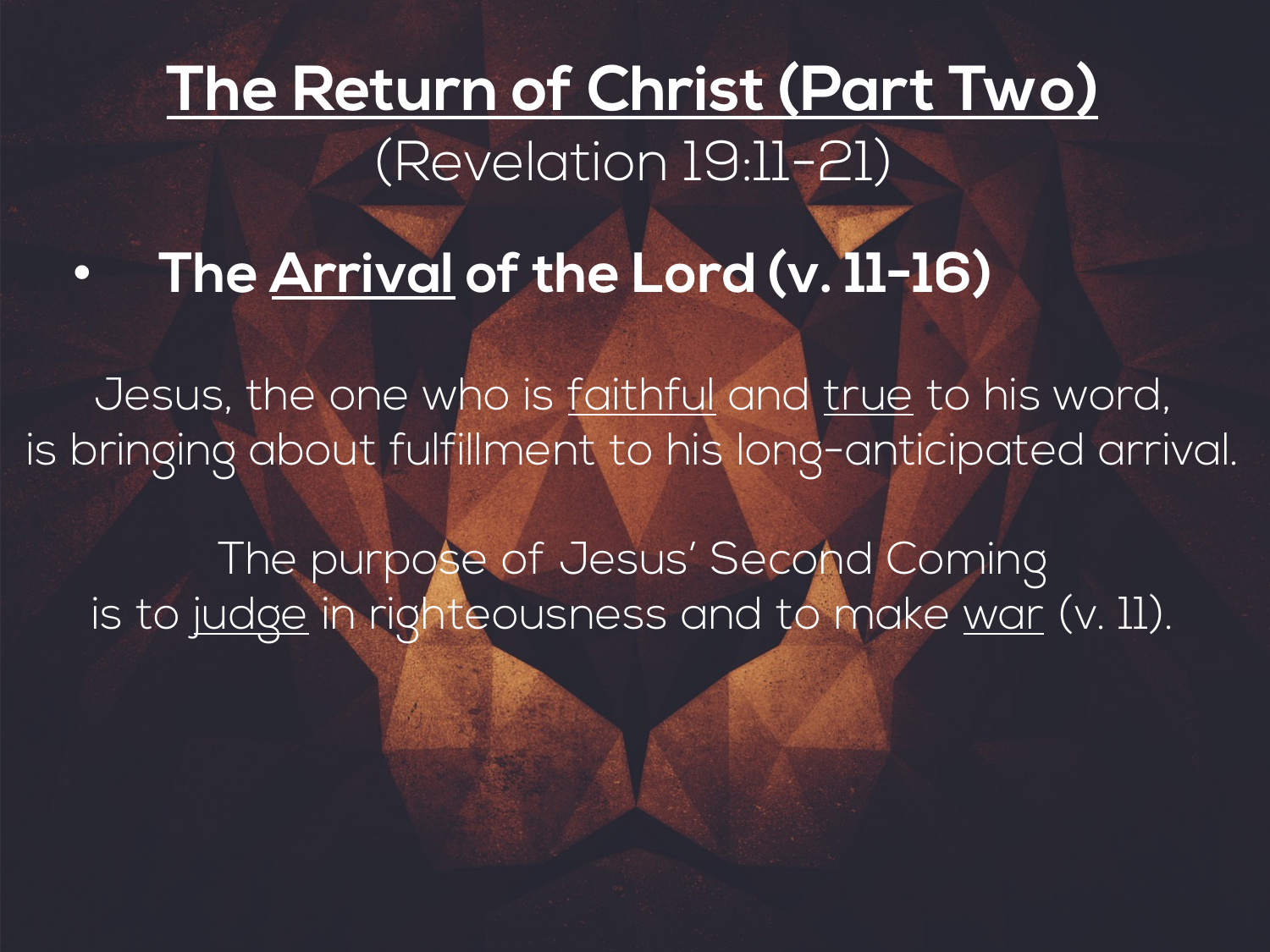• **The Arrival of the Lord (v. 11-16)**

#### THE FIRST AND SECOND COMING OF JESUS CHRIST

First Coming:

- **Gentile**, riding on a **donkey** (Matt. 21:7)
- Eyes full of **tears** (Luke 19:41-44)
- Wearing a **crown of thorns** (Matt. 27:39)
- Shedding his **own blood for his enemies** (Matt. 27:25)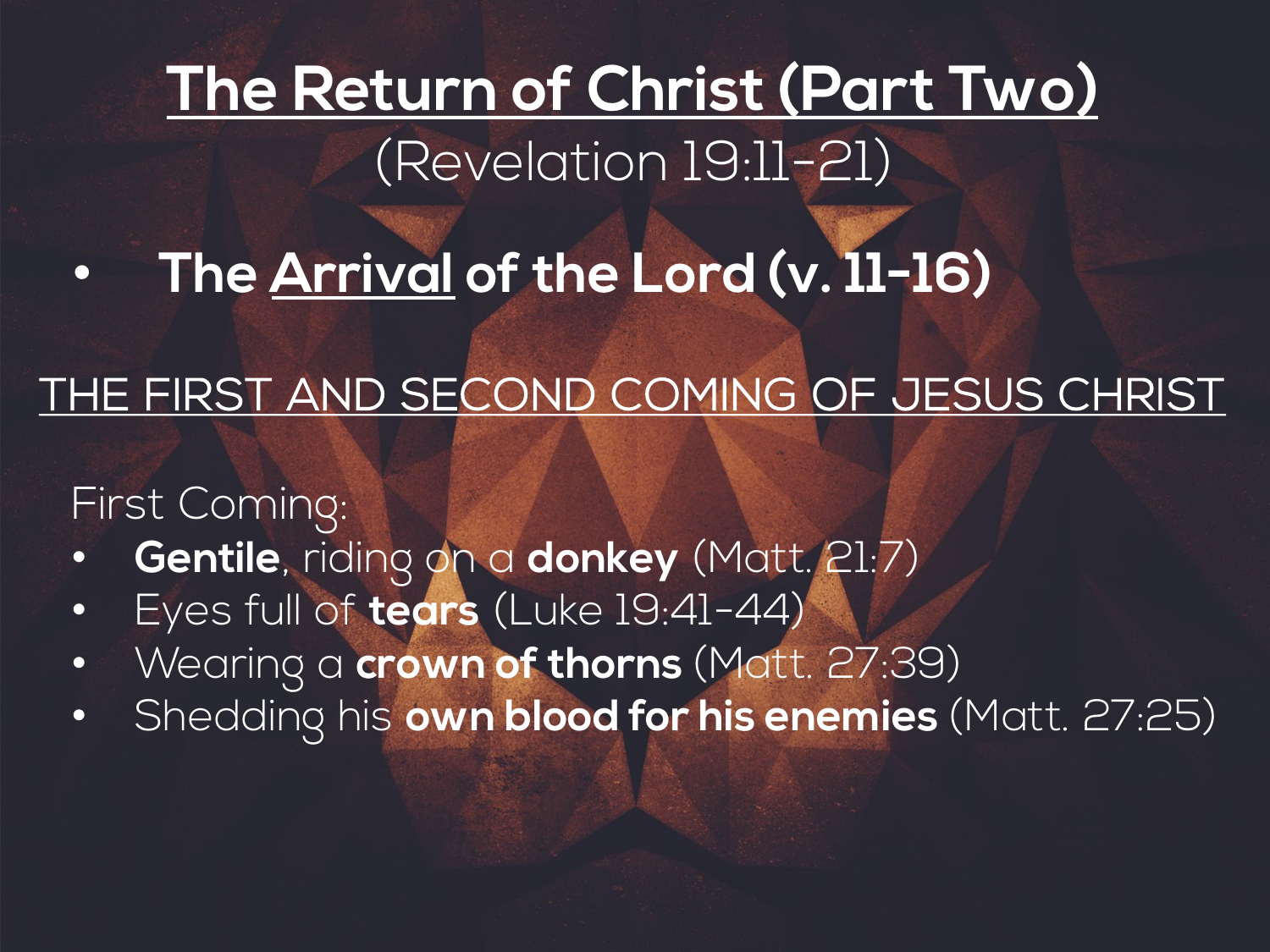• **The Arrival of the Lord (v. 11-16)**

#### THE FIRST AND SECOND COMING OF JESUS CHRIST

#### Second Coming:

- **Victorious**, riding on a **white horse** (Rev. 19:11)
- Eyes like **a flame of fire** (Rev. 19:12a)
- Wearing **many crowns** (Rev. 19:12b)
- Shedding the **blood of his enemies** (Rev. 19:15)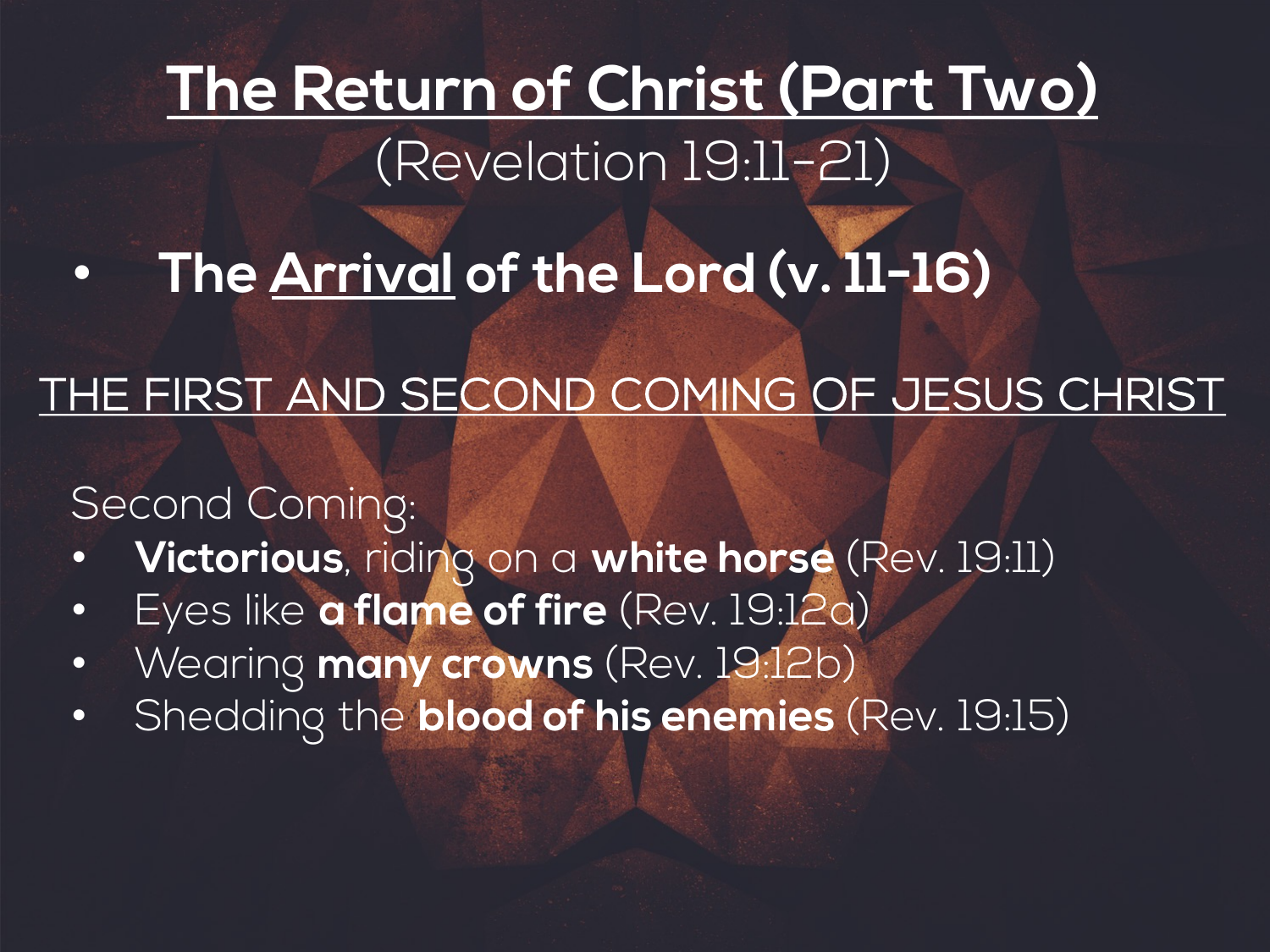• **The Arrival of the Lord (v. 11-16)** • **The Angel of the Lord (v. 17-18)**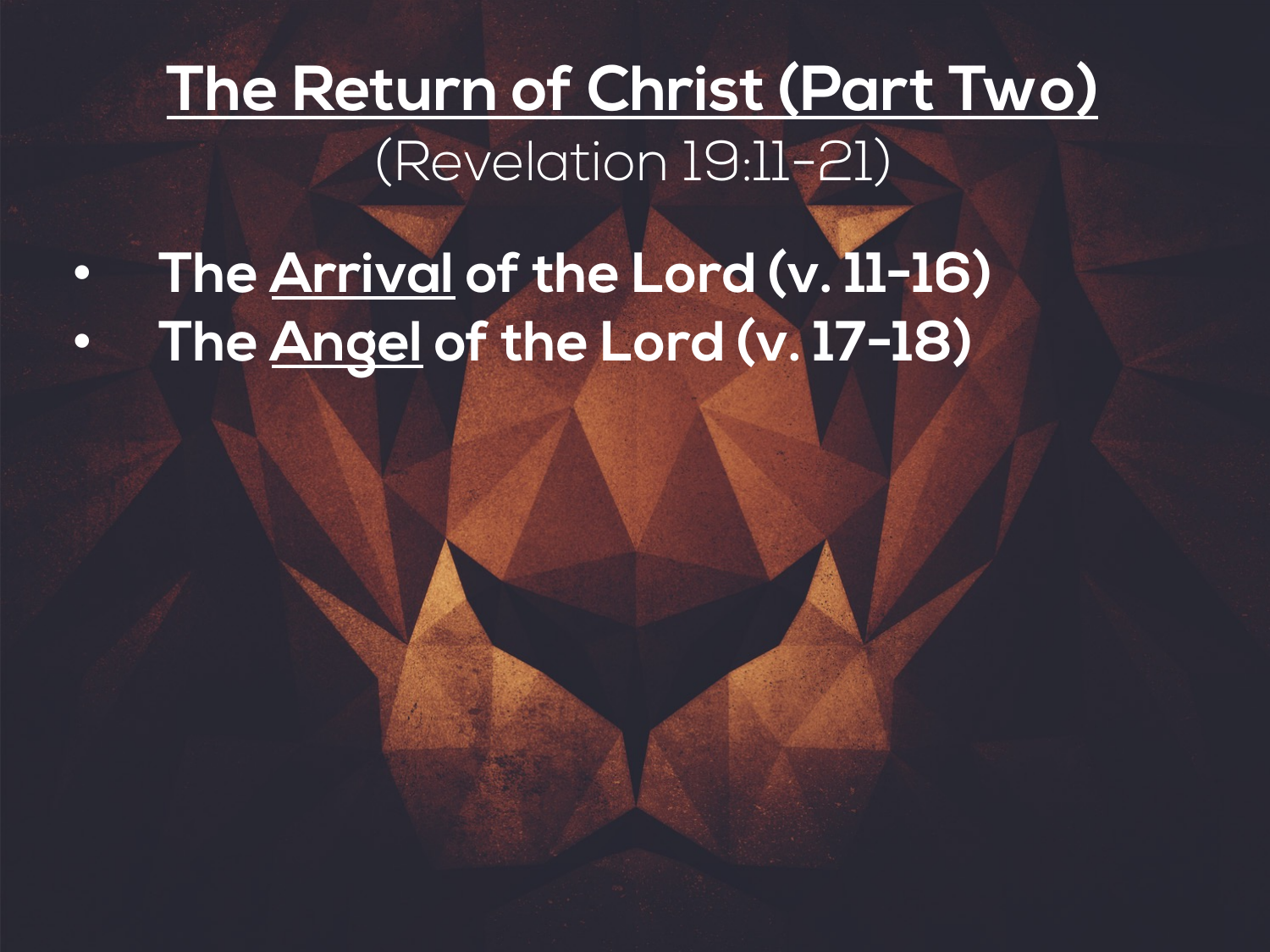• **The Arrival of the Lord (v. 11-16)** • **The Angel of the Lord (v. 17-18)**

Verses 17 and 18 describe for us the end of the battle known as the "Battle of Armageddon" where vultures feast on the carnage.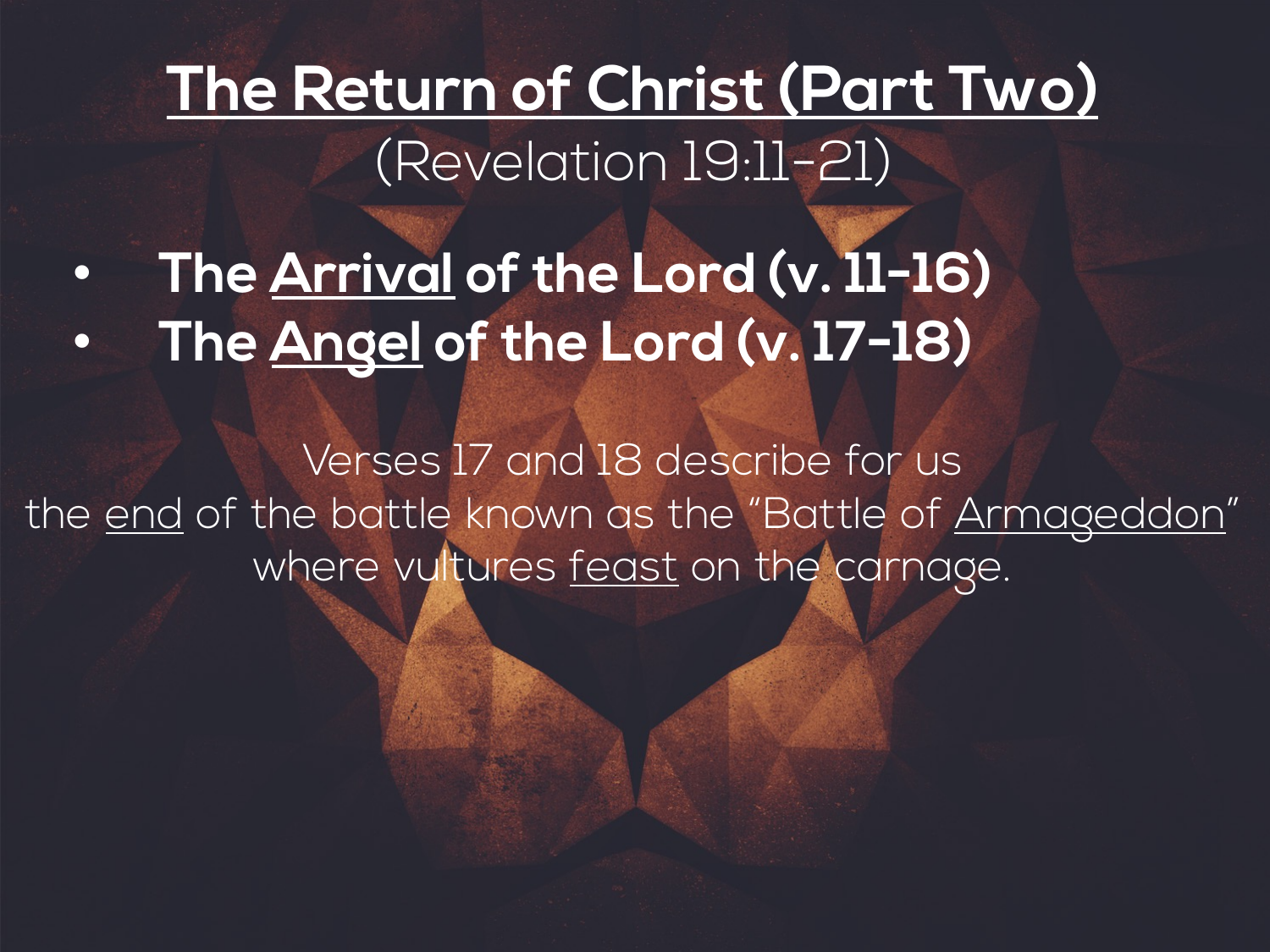• **The Arrival of the Lord (v. 11-16)** • **The Angel of the Lord (v. 17-18)**

Verses 17 and 18 describe for us the end of the battle known as the "Battle of Armageddon" where vultures feast on the carnage.

There will be no discrimination in God's judgment.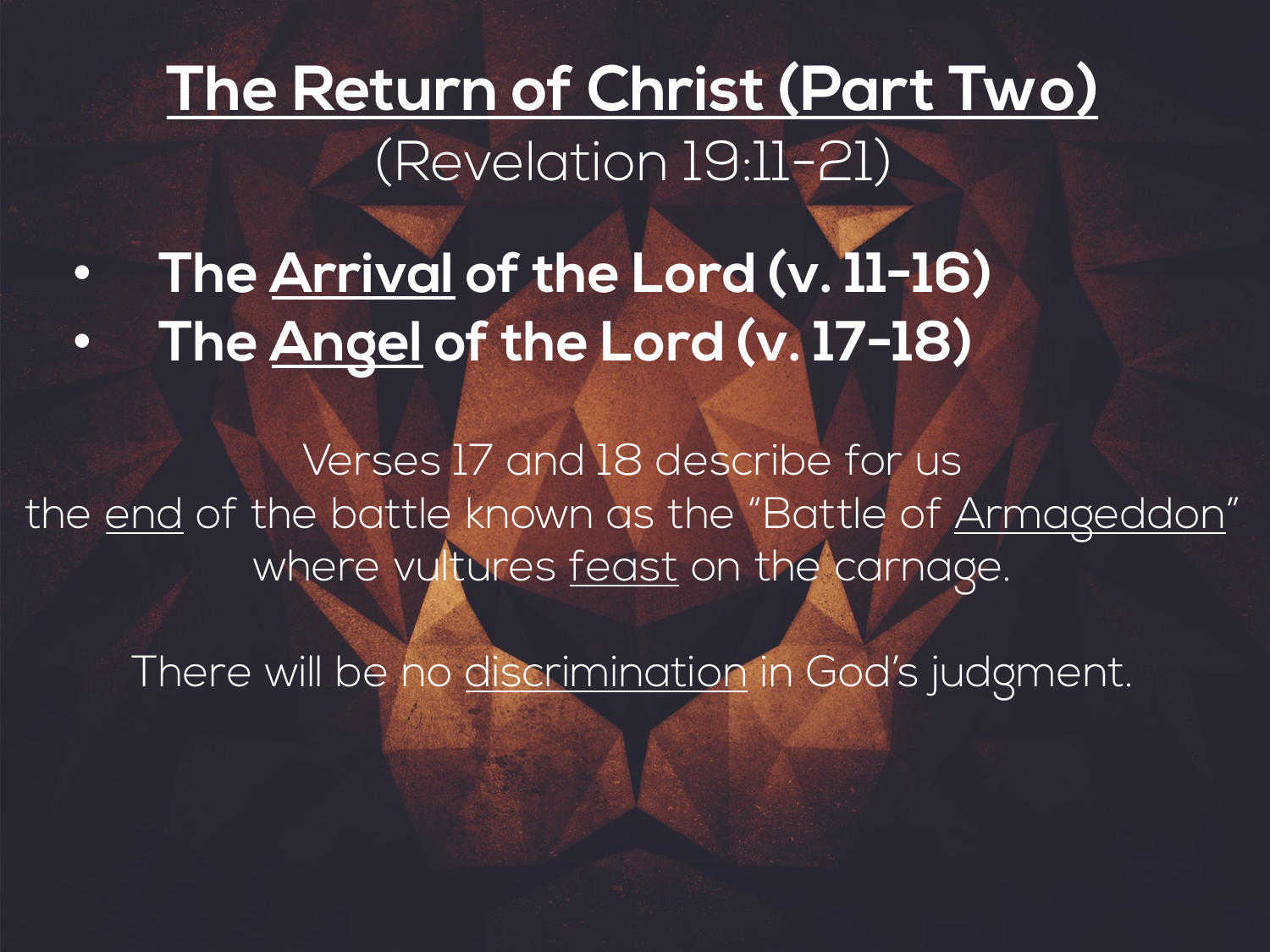- **The Arrival of the Lord (v. 11-16)** • **The Angel of the Lord (v. 17-18)**
- **The Actions of the Lord (v. 19-21)**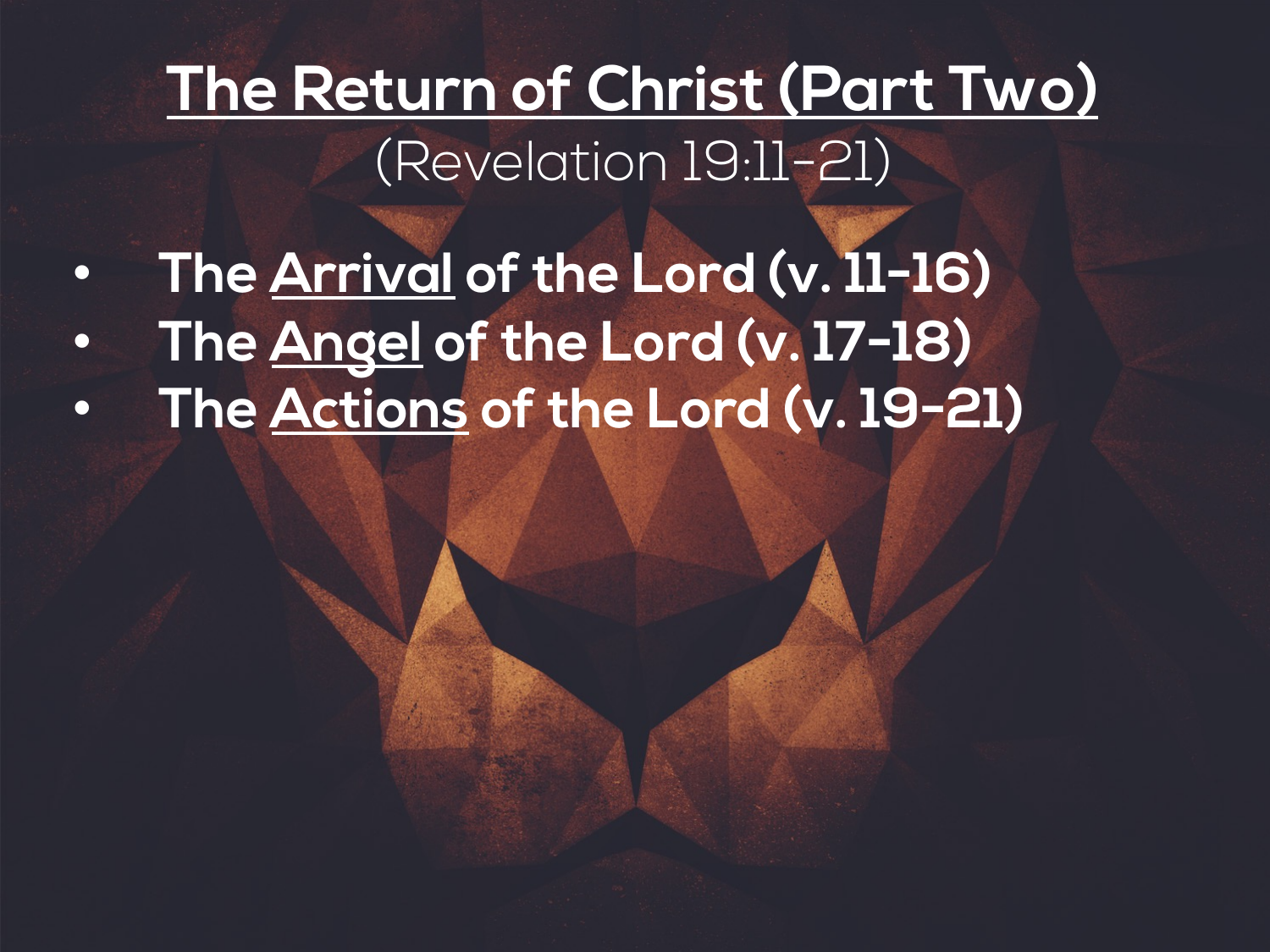• **The Arrival of the Lord (v. 11-16)** • **The Angel of the Lord (v. 17-18)** • **The Actions of the Lord (v. 19-21)**

"Let's cut to the chase; before anybody on earth can utter the word 'Armageddon' the battle will be over. When God determines the end has come, it's curtain." **Chuck Swindoll**